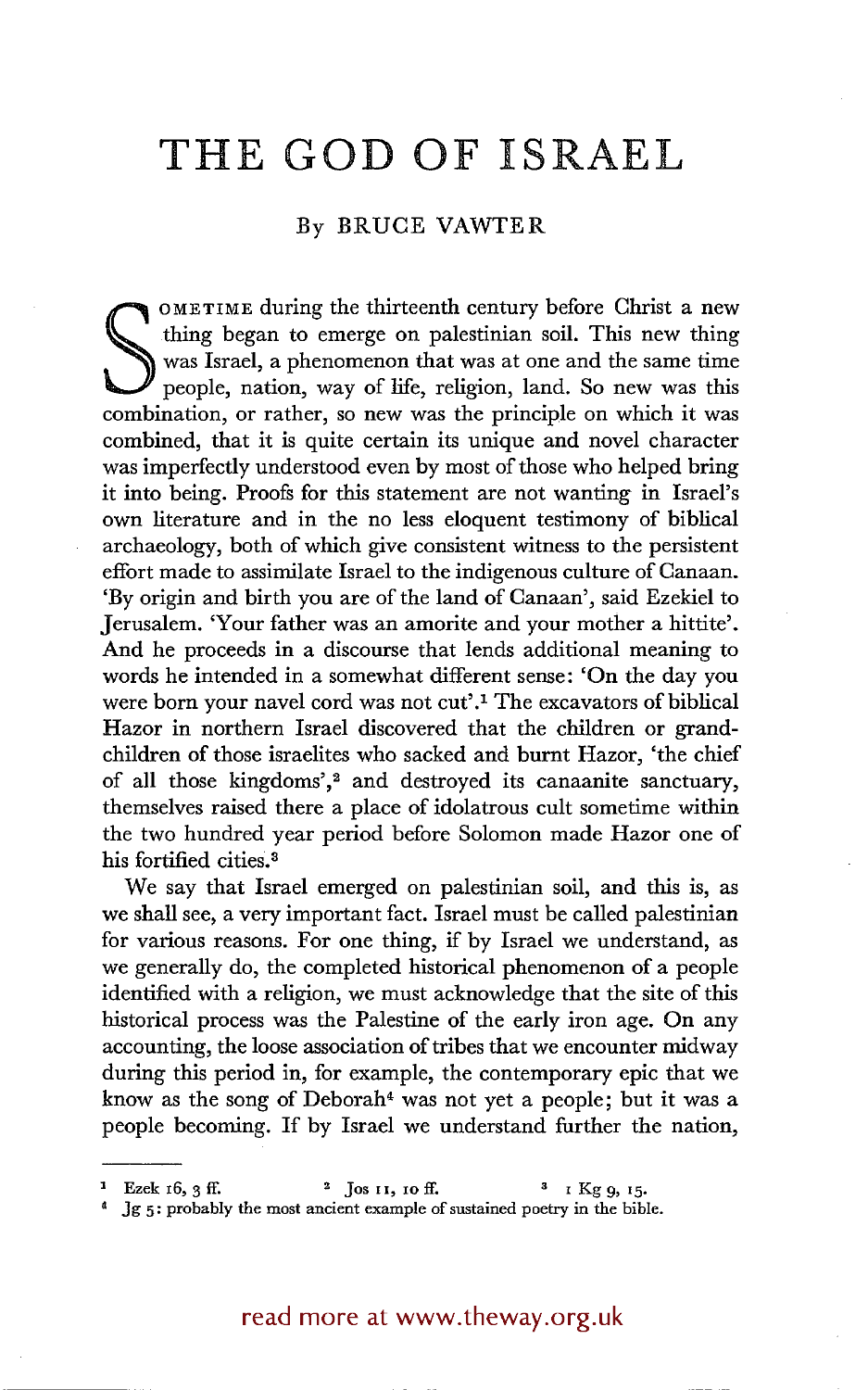which began with the monarchy, and identification with the land, which was consolidated only under David and Solomon, then the case becomes even more obvious.

But even (or especially) when Israel is taken in an 'ethnic' sense, we have no option but to call it palestinian. Critical study of the biblical records has reached the agreed conclusion that most, though certainly not all, of the elements that went to make up the people Israel- a people which the bible more than once acknowledges not to have been ethnically homogeneous - were indigenous to Palestine. The pentateuchal history of Israel, which actually does not conflict with this view, has, it is true, traced the tribes of Israel back to the sons and grandsons of a single scion of Abraham, to whom it sometimes even gives the name Israel. But though the pentateuchal history contains real facts and deals with real people, it is the history of an uncritical age. To this age it was as natural to ascribe geographical names to eponymous ancestors as, in a later uncritical age, the Church fathers unhesitatingly sought the origins of the ebionites (from hebrew *ebyon,* the poor) in an eponymous heresiarch Ebion. There is more to the pentateuchal story than this, of course, and we shall have to return to this point.

If, in any case, the historical Israel derives from the soil of Palestine, it was not the creation of Palestine. This, indeed, is the first respect in which we must regard Israel as a quite new thing in its contemporary world. Religion, as men then knew religion, and as more often than not they know it to this day, was the creation of the community, whether tribe or people or nation or city, the complex of beliefs and practice by which it identified itself with its god, who was almost invariably the idealized community itself writ with a divine name. Israel broke completely with this pattern. Israel's religion was the creation of no people; rather, it was a religion that created Israel, painfully but inexorably, through the religious structure which modern scholars call an amphictyony, in the Palestine of the Judges. And on this point all the biblical traditions agree, that Israel's religion came from outside Palestine. It is noteworthy that in the song of Deborah Yahweh is represented coming forth to do battle for Israel's tribes not from the mountains of Ephraim where the battle was fought, but from the mountains of Seir, the land of Edom, Sinai.<sup>1</sup>

<sup>1</sup> Jg 5, 4 ff.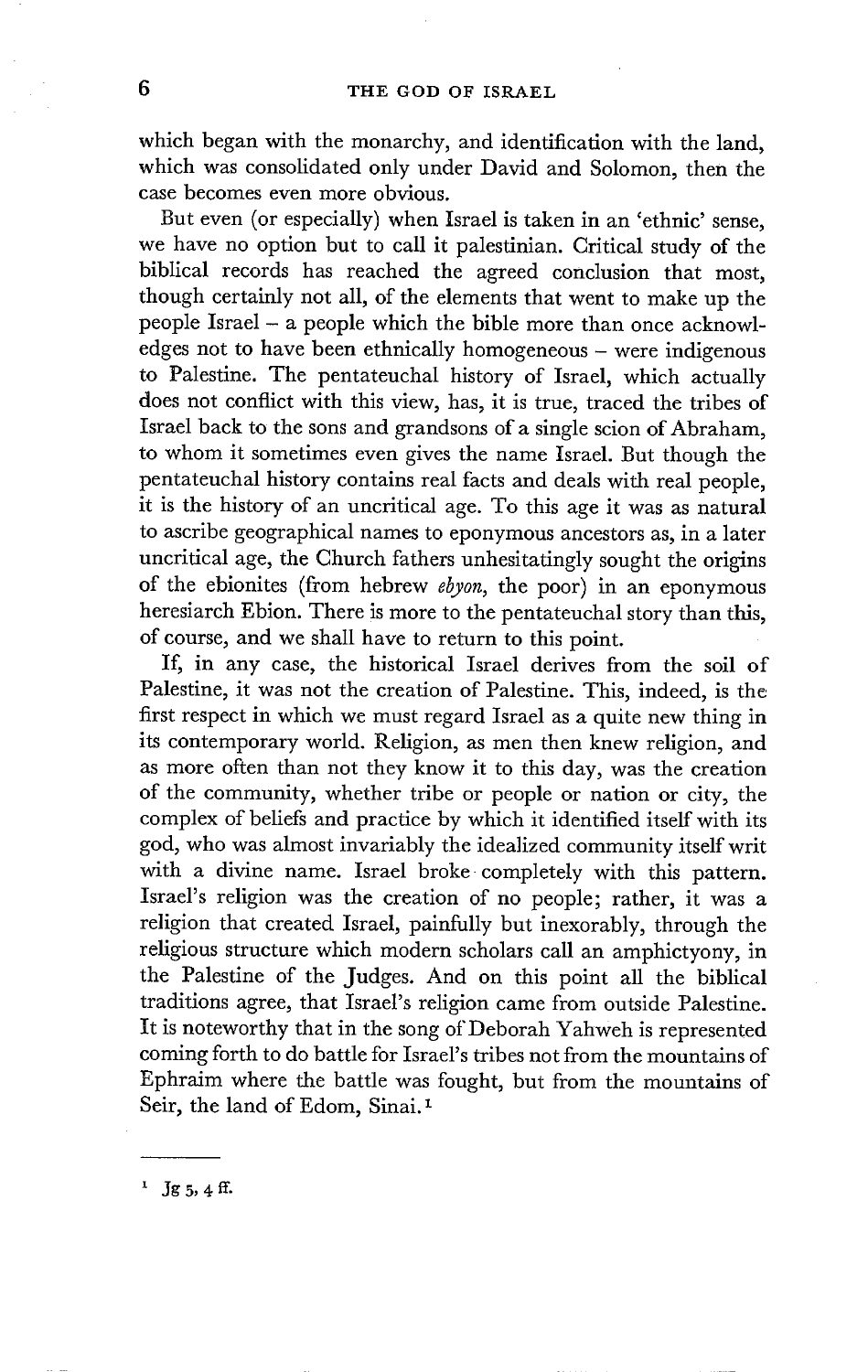As Rudolf Smend<sup>1</sup> has shown in a penetrating study, despite - or because of - all that several generations of higher criticism have done to condition our acceptance of biblical history, the mosaic tradition of the origin of israelite religion remains the immovable cornerstone of the Old Testament. If there were no Moses he would have to be invented, to account for Israel. The mosaic tradition is as indispensable to Israel's earliest prophets as it is to the pentateuchal history.<sup>2</sup> And at the heart of the mosaic tradition is the conviction that Yahweh was no god of the land, as Chemosh was the god of Moab, no god of a people, as Melkart was god of the aramaeans. The god of Canaan was Baal, not Yahweh. The Yahweh who appeared to Moses in Midian, and who was with the tribes- the 'before-Israel' - in the wilderness, 'invaded' Canaan. The beginning of Israel was the introduction of the cult of Yahweh, which, as biblical history makes quite plain, inevitably came into radical opposition to every native canaanite institution, political as well as religious. The cult of Yahweh was the magnet which drew all those who aspired to what Canaan could not produce; from the disenchanted with Canaan grew the people Israel.

This leads us to a consideration of the main respect in which the religion of Israel was an entirely new thing, a respect which is in reality quite intimately connected with the preceding. It was a religion whose kerygma was not myth but history, whose god was not to be found immanent in nature, however elevated the nature might be, but was revealed in events that cut across the natural course of things.

It is well that we pause a moment to examine this assertion, to see how really revolutionary was the revelation of the God of Israel. We must not, in the first place, think of myth first and foremost as stories about the gods as we find them in the theogony of Hesiod or the comedies of Aristophanes. This is not myth but the elaboration and critical use of myth. Myth was not all dark and bloody rites, orgy, debauch, the fires of Moloch. Myth was  $-$  and is  $-$  the engagement of man's thought and feeling in a personal response to the realities which are about him and are part of him, whose existence he can no more ignore than he can his own. As the Frankforts<sup>3</sup> have written:

<sup>&</sup>lt;sup>1</sup> Smend, R., Das Mosebild von Heinrich Ewald bis Martin Noth (Tübingen, 1959).

<sup>&</sup>lt;sup>2</sup> Hos 9, 10; 11, 1, 5; Amos 2, 9-11; 3, 1; 4, 10.

Frankfort, H., and Frankfort, H. A., *Before Philosophy* (London, 1949), p 15.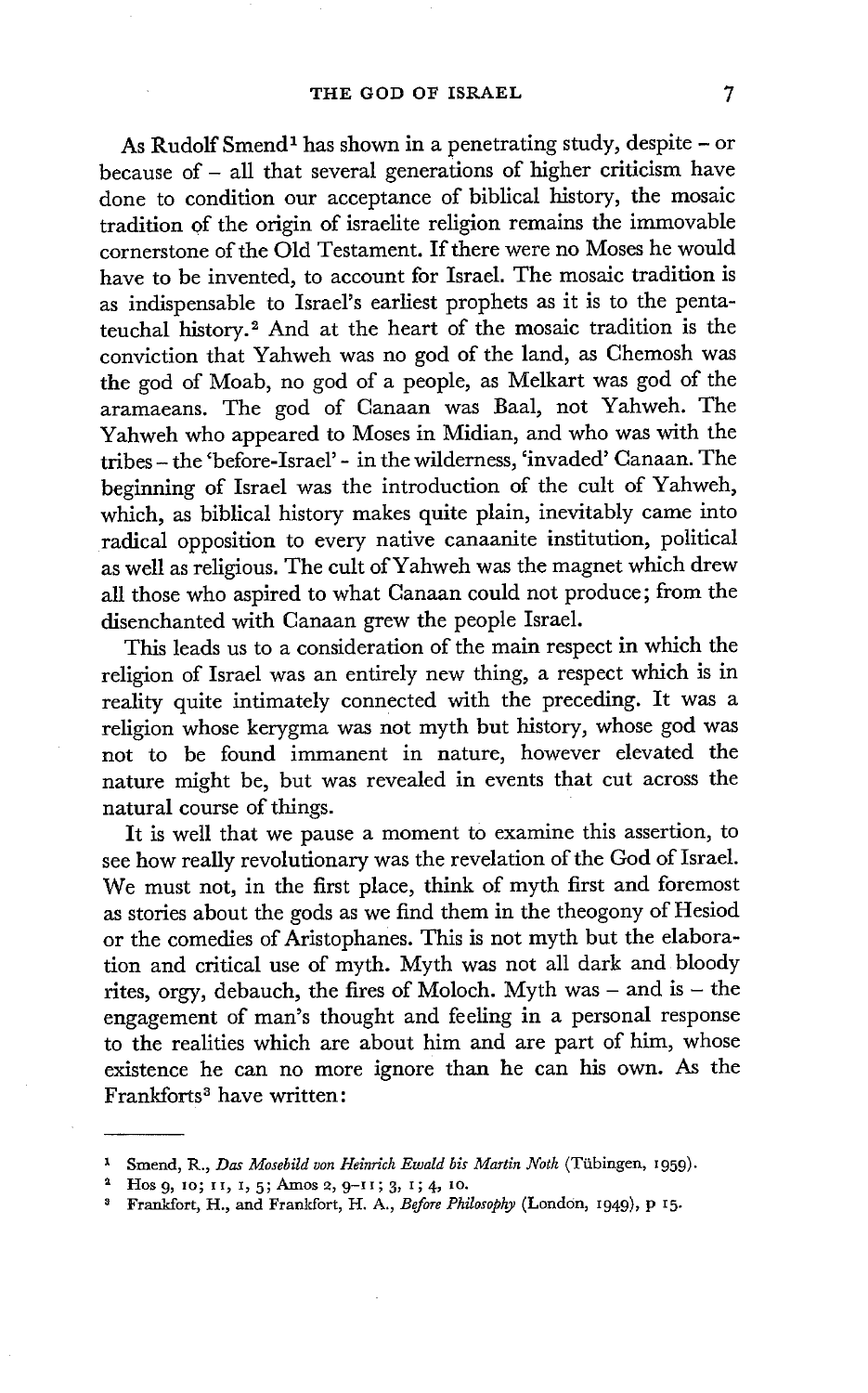In telling myths the ancients did not intend to provide entertainment. Neither did they seek, in a detached way and without ulterior motives, for intelligible explanations of the natural phenomena. They were recounting events in which they were involved to the extent of their very existence. •.. The images had already become traditional at the time when we meet them in art and literature, but originally they must have been seen in the revelation which the experience entailed. They are products of imagination, but they are not mere fantasy. It is essential that true myth be distinguished from legend, saga, fable, and fairy tale. All these may retain elements of the myth. And it may also happen that a baroque or frivolous imagination elaborates myths until they become mere stories. But true myth presents its images and its imaginary actors, not with the playfulness of fantasy, but with a compelling authority. It perpetuates the revelation of a 'Thou'.

The imagery of myth is therefore by no means allegory. It is nothing less than a carefully chosen cloak for abstract thought. The imagery is inseparable from the thought. It represents the form in which the experience has become conscious.

Though the connection may be thought unlikely, it is a fact that the nature-myth of ancient near eastern religion stands in a line with the cosmological speculations of the pre-socratic Thales on the one hand and the theological abstractions of Aristotle and Plato on the other. At this end of the line we do not have myth, it is true; Thales was, in fact, a conscious de-mythologizer. But we have the same effort to find the meaning of life in a self-contained universe. Essentially, that is all the myth tried to do. And it is within this line that the religion of Israel does not stand at all. Israel's kerygma concerned a God who did not remain immanent in the predictable course of nature but who intervened in it, who Changed and overturned it to suit his purposes, whose ways were not to be anticipated *a priori* but had to be made known. 'Who would believe what we have heard? To whom has Yahweh's arm been revealed?'<sup>1</sup> This was the altogether revolutionary conception of the very meaning of what it was to be a god that appeared in Canaan in the thirteenth century before Christ.

<sup>&</sup>lt;sup>1</sup> Isai  $53, 1$ .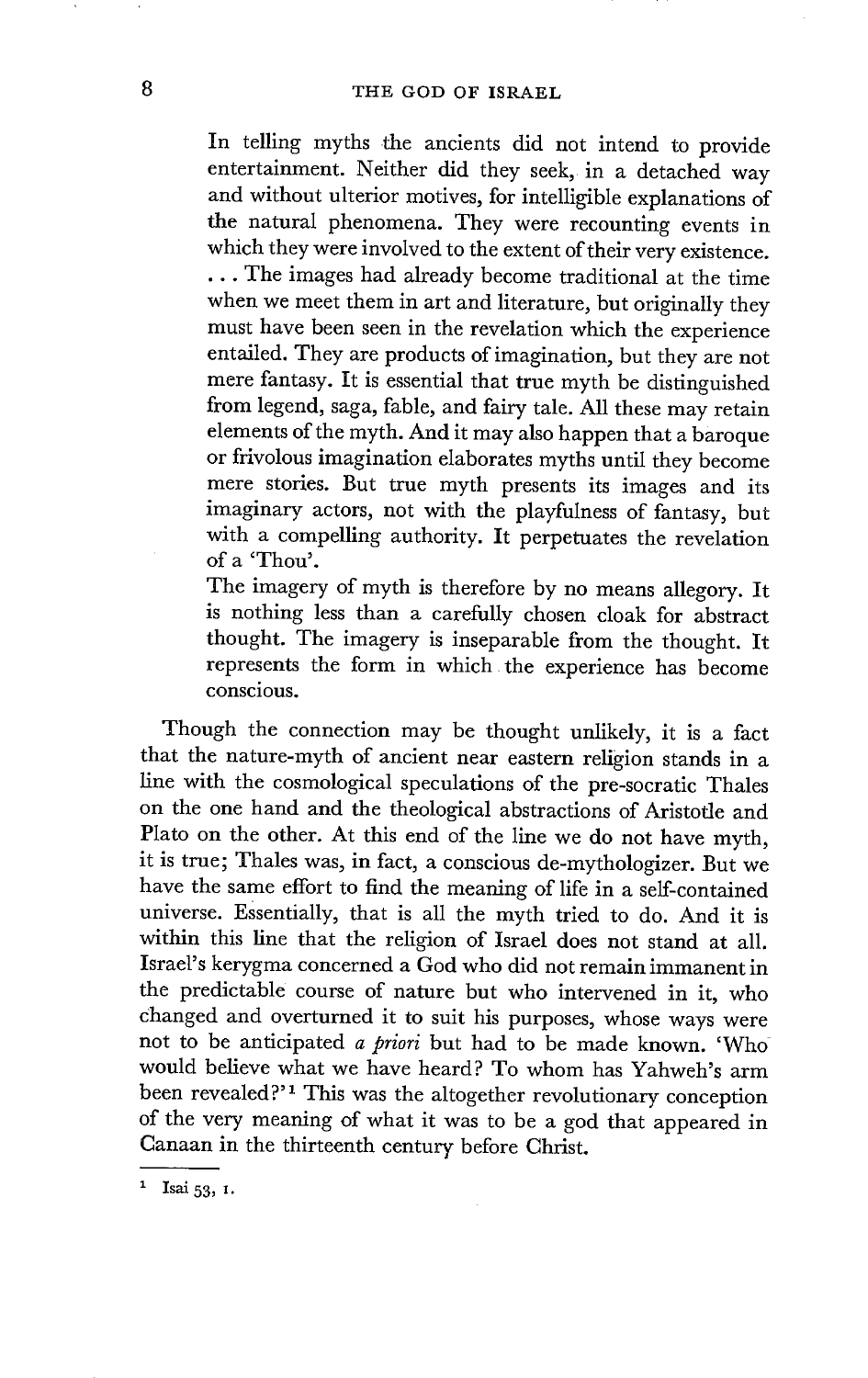• It would be almost impossible for us to appreciate adequately today what a real revolution this was in the way of human life, a revolution which completely transcended the political or cultural changes introduced by the appearance of Israel in Canaan. The externals of israelite cult differed litde, if at all, from the ancient canaanite practices which it retained. The same feasts were kept, the same sanctuaries were employed, sometimes including the same priesthood. What was changed, or supposed to be changed, was their entire meaning and direction. Rather than a device to control the deity, Israel's cult celebrated and re-lived the great deeds of Yahweh; the events in which he had assumed and continued to exercise the control of his people. Popular religion, however, then as now found the automatic sureties of paganism far more comforting and congenial than the renunciation and abandonment that are the requisite of faith, just as good men, christians or not, have always preferred the enlightened self-interest of the law of nature to the paradoxes of the sermon on the mount. Albert Vincent<sup>1</sup> has tried to re-create the situation of the ordinary israelite during the period of Israel's formation:

> He did not forget Yahweh, this god who dwelt in the heart of the desert on the arid mountain of Sinai, but because it did not pay to invite the anger of the owners of this land who gave it its grain and oil and who guaranteed the fertility of his flock, his praises were also extended to the Baals and Astartes. Along with the canaanite he venerated the spirits which were to be found in springs, in green trees, and on the mountain tops. There were in Canaan ancient cities with such names as Eshtaol,<sup>2</sup> 'the place where one consults an oracle', Eshtemoh,<sup>3</sup> 'the place where prayer is heard', Eltolad.<sup>4</sup> 'the place where one obtains children'. What a temptation for the sterile israelite woman to heed the advice of her canaanite neighbour, who assured her that a pilgrimage to one of these sanctuaries would make her prayer efficacious. ... This Baal - perhaps he was Yahweh under another name! *(baal-lord)* ... The attraction of licentious practices, the pleasures of the nature and fertility cult did the rest... It would be a mistake to see in this popular religion anything worse than an adulterated Yahwism. True Mosaism still

**J**os 15, 33. <sup>3</sup> Jos 15, 50. <sup>4</sup> Jos 15, 30.

Cf his edition of Judges for the *Bible de Jérusalem*, second edition (Paris, 1958), pp 20-21.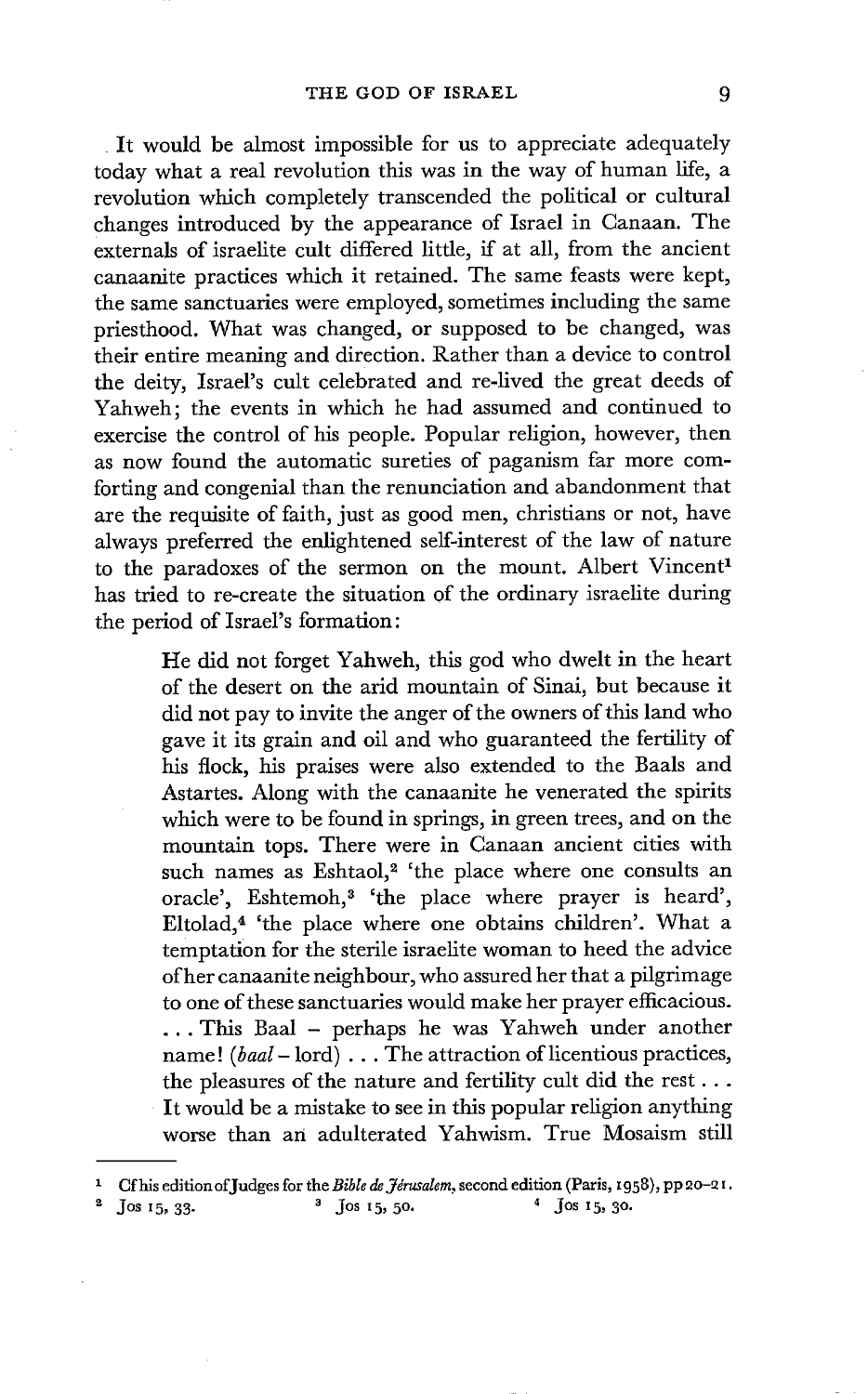## IO THE GOD OF ISRAEL

existed, but it was shared by only a select few. To convince ourselves of these things, it will suffice to read attentively the text of Judges.

Considerations of this kind help us to understand better a great deal of biblical history  $-$  a point to which, we again remind ourselves, we must return. They help us to understand, too, among other things, the singular lack of enthusiasm with which many of the prophets of Israel more often than not approached its cultic life, despite the fact that they were not impervious to cultic influence.

Israel's primitive kerygma, which inspired the great histories gathered into the pentateuch, is preserved in the bible under various forms. 'My father was a wandering aramaean who went down to Egypt... When the egyptians maltreated and oppressed us, imposing hard labour on us, we cried to Yahweh, the God of our fathers... He brought us out of Egypt with his strong hand and outstretched arm, with terrifying power, with signs and wonders; and bringing us into this country, he gave us this land flowing with milk and honey'.<sup>1</sup> 'We were once slaves of Pharaoh in Egypt, but Yahweh brought us out of Egypt with his strong hand and wrought before our eyes signs and wonders, great and dire, against Egypt and against Pharaoh and his whole house... Therefore Yahweh commanded us to observe all these statutes in fear of Yahweh, our God...'<sup>2</sup> These recitals, which modern scholarship has compared convincingly with the forms of near eastern suzerainty treaties current in the mosaic age, were doubtless the credo of the israelite assemblies, as indeed they have been called by Gerhard von Rad.<sup>3</sup> If we would imagine the type of ceremonial by which Israel celebrated the deeds of Yahweh and grew by gathering to itself all who would accept Israel's history for their own, we doubtless can look for no better model than the cultic assembly described in the book of Joshua,<sup>4</sup> where a covenant with Yahweh is proferred and accepted.

The great exodus events, Sinai, the wilderness, the land, the resultant sequence of the kerygma: these were the acts in which Yahweh had revealed himself to Israel. Because Israel was obviously undeserving of such attention, they were acts of gratuitous love, as even the earliest of israelite theologians knew. 5 The revelation of

Deut 26,  $5-9$ .  $2 \text{ Deut } 6$ ,  $21-24$ .

<sup>&</sup>lt;sup>3</sup> Theology of the Old Testament, vol 1 (Edinburgh, 1962), p 122.<br><sup>4</sup> Ios 24.

 $5$  Cf Hos II, I.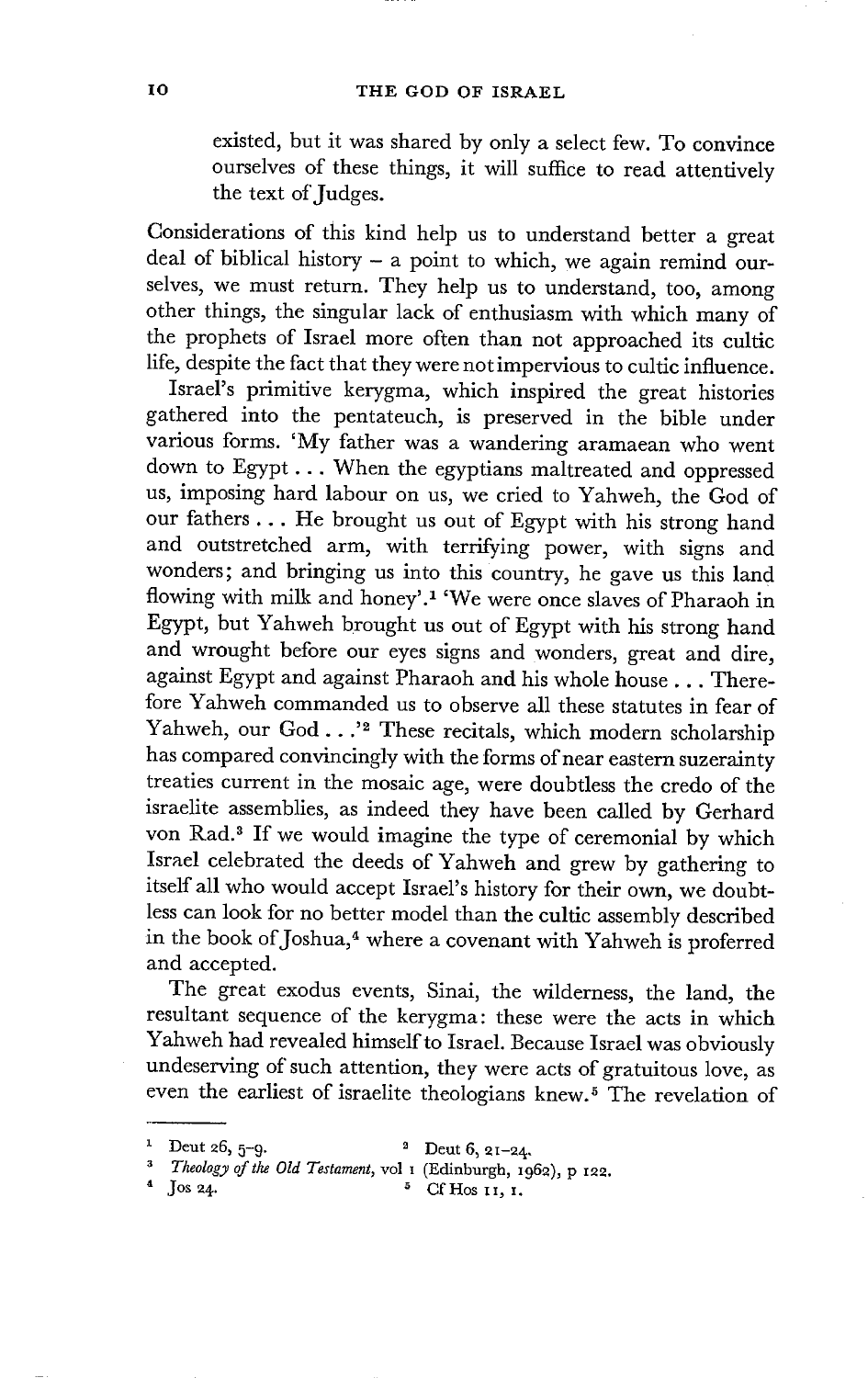a god of love called forth a reciprocal duty of love as the norm of the law that flowed from the covenant, a love that extended alike to the Author of the covenant and to all the covenant-brothers. 1 Only an historical revelation of Yahweh as father of a covenant family<sup>2</sup> could produce such an association of religion, law, and morality, unique for all time.

• By covenanting with Israel, Yahweh revealed himself as king of his people: the form critical study already mentioned above indicates that through the covenant the idea of Yahweh's kingship was an affirmation of Israel's faith from the beginning and was not therefore the later elaboration of its theologians. In the ancient near east kingship meant much more than mere government. The king was at once lord, justicier, protector of the oppressed, and saviour. Because he was all of these things, he was also almost invariably a divine person; he was, in any event, a person surrounded by a mystique, possessed of an aura in which god and people merged and became identified. Though Israel did eventually adopt kingship as a political institution, not even its most enthusiastic royalists could ever completely enter into the near eastern ethos of kingship. They could not, because of the king who had made their history and had not been made by it, beside whom no earthly king could truly be a lord or saviour, but who was as subject as any other man to covenant law and as much in need of Yahweh's saving grace.

The transforming power of this historical revelation was felt in many other areas besides law, morality, and polity. Prophecy itself, which we think of as distinctively israelite, became such because of the use made of it by a God of history. The contemporary prophecy of the gentiles was a voice given to national and popular hopes and aspirations - the kind of prophecy which sometimes appeared in Israel itself and was consistently condemned by those whom we know as its true prophets. The prophets of Yahweh intervened, as he did, in human affairs and judged them, people, king and institutions. The wisdom tradition which was likewise not native to Israel was transformed into something quite unlike its counterparts in Egypt and Babylonia. Wisdom, which began as the innocent, and sometimes not so innocent, observation of nature and its ways, in Israel could not long remain aloof from the contemplation of the ways of God. There is much in the book of Proverbs, say, that resembles the wisdom of the gentiles. But there is nothing in extra-

<sup>&</sup>lt;sup>1</sup> Deut 6, 5; Lev 19, 18. <br><sup>2</sup> Amos 3, 1; Hos 11, 1; Jer 3, 19; Deut 32, 6.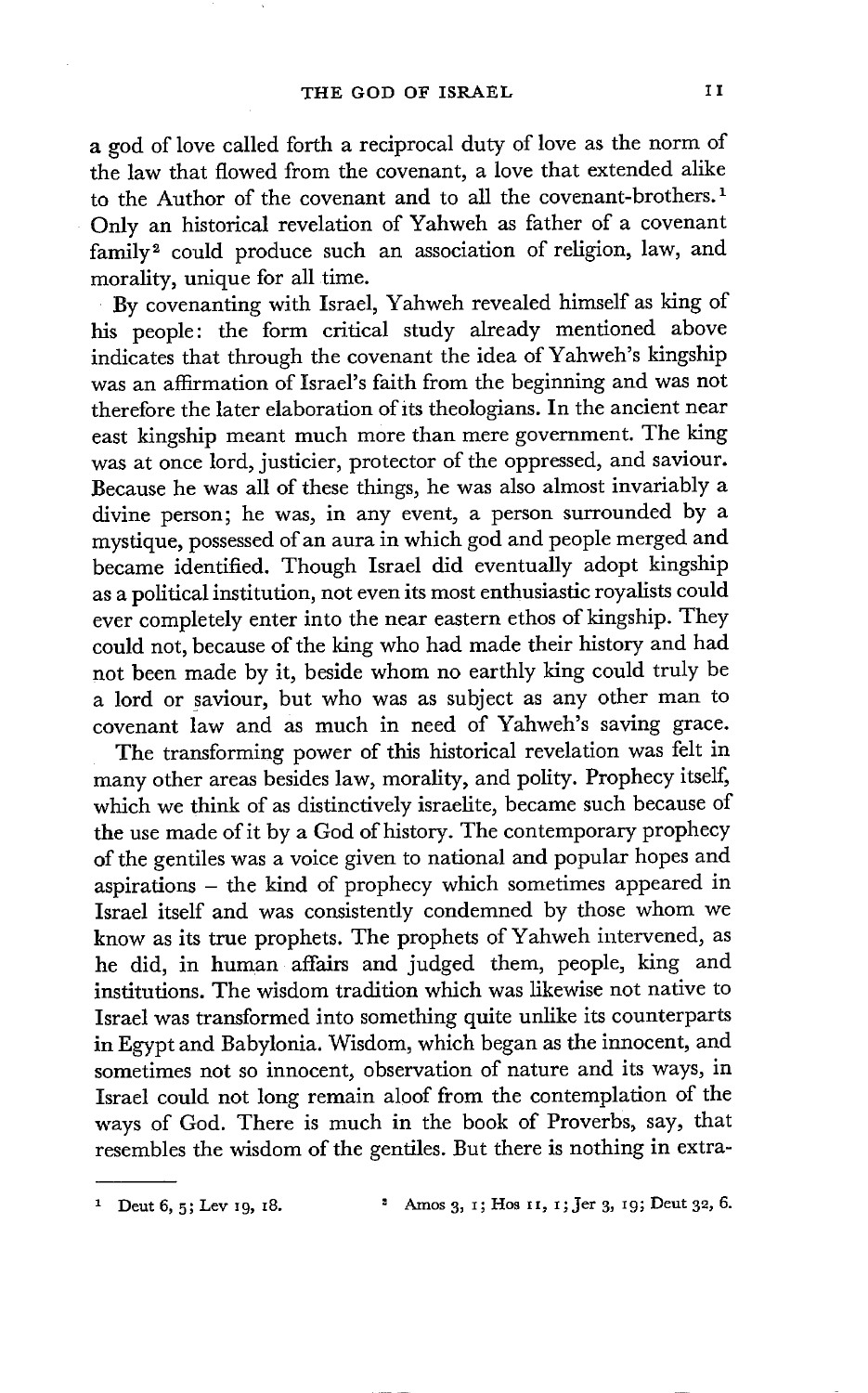israelite wisdom that really corresponds to the book of Job.

The word of Yahweh, we have noted, could not be anticipated but was made known in history. It depended upon the absolutely free will of the lord of history. This fact lent to israelite religion both its sense of divine judgment and basis for hope. The God who had made Israel, Jeremiah knew as he watched the potter at work,<sup>1</sup> could as easily unmake it again. He who ordered the universe could permit the return of chaos. The covenant was a revocable instrument. Yet Yahweh's unexpected intervention had not been aimless; it was the beginning of a continued intervention in which there could be discerned the pattern of a divine consistency. On this rested the hope of the future, the fulfilment of a living word.

Unexpected though the revelation of God had been and would continue to be, it was never arbitrary. Amos, and after him a succession of prophets, insisted on the consistency of divine revelation with the realities otherwise known to man: the insistence which we must ever maintain if religion is not to be an irrelevancy to life. Jeremiah and Deuteronomy could discern the truth of the prophetic word in its conformity to the known word. This consistency, the prerequisite for a theology, could permit later generations of israelites to see history repeat itself, as when the return from exile could be seen as a new exodus. It was not historical coincidence, but the consistency of the lord of history. It could permit the yahwist to construct his great salvation history of man, envisaging ages and peoples of whom he had no historical knowledge. He could write on conviction, because of the God of history whom he did know.

This introduces us to our final consideration: the kind of history of which we are speaking when we call Israel's religion and Israel's God historical. This we must understand very well, for it is of vital concern to us if, we believe, the God of Israel is our God as well. If the God of Israel is our God, then Israel's history is our own. It cannot remain simply a chapter in the interesting study of the history of religions.

We have suggested more than once that a critical reconstruction of the statistical facts of israelite history would be something somewhat different from the outline and structure of the kerygmatic history that served as Israel's creed. The same could be said, with proper allowances made, for the kerygmatic history of the gospel.

 $1$  Jer  $18, 1-10$ .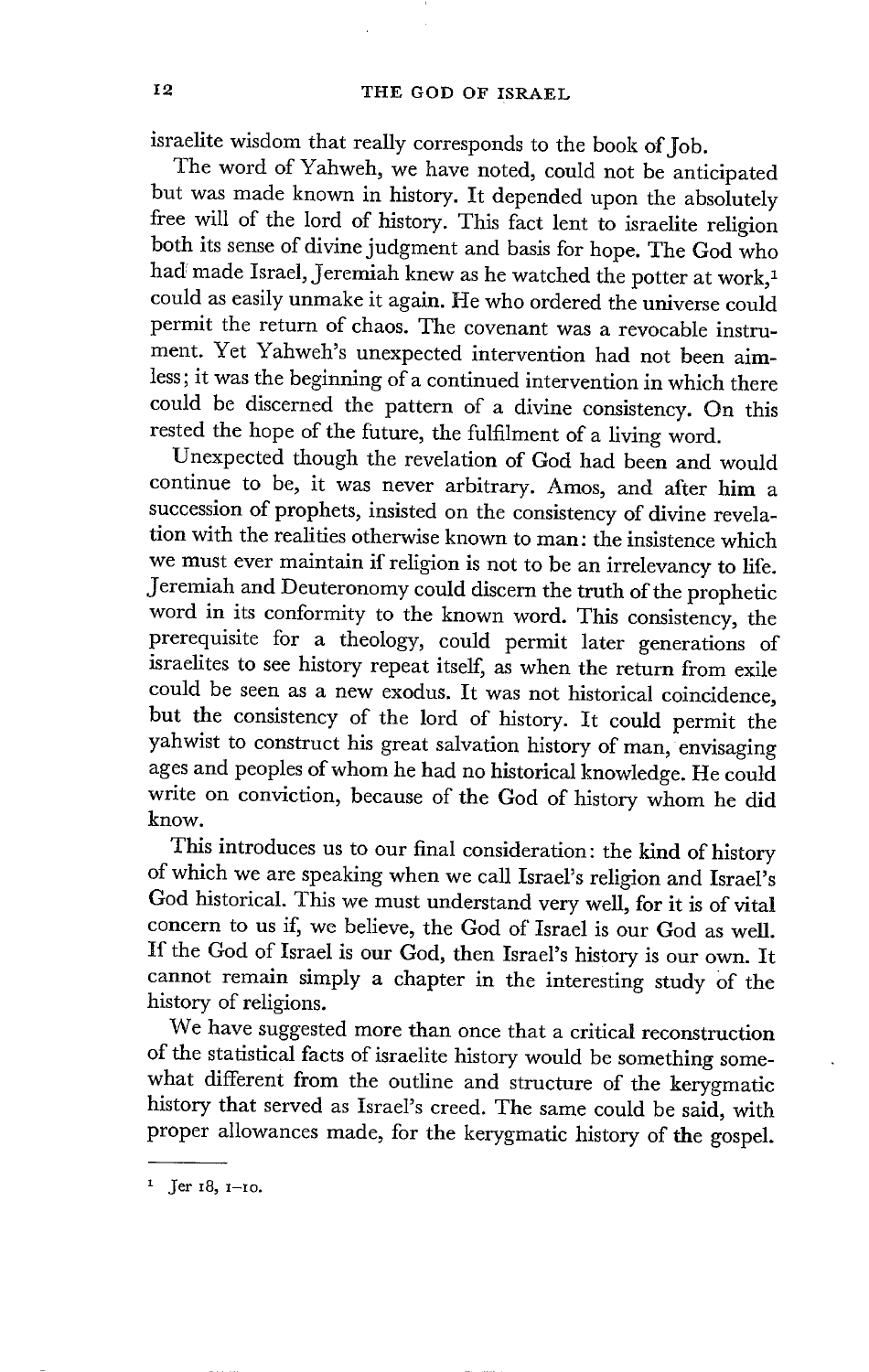This is certainly a problem that cannot be ignored, not if by history we understand the very fabric of our faith, which is the response of a believer to the presentation of a reality that we know as the revelation or word of God. Whether for good or for bad - and, all things considered, it is for good  $-$  we are children of a world that has passed through the Enlightenment and has accepted critical and scientific method. We cannot, as biblical man more or less could, ignore the critical problem. We cannot take refuge, as some to-day seem to be suggesting we can, in a conception of salvation history that bypasses the data of critical history. Salvation history that does not correspond to historical fact is merely a pretty story, in its own way a myth.

In many, perhaps most of its details, the history of our religious kerygma can doubtless never be critically established. This does not, however, absolve us from the critical task or leave us without its resources. We can, and indeed we must, establish the authentic history within which, and in which only, the kerygma has meaning. Biblical theology, in other words, which derives from a critical study of the bible, must be continually controlled by a critical study of the bible, from which alone we draw our 'salvation history'. If it is not, it runs the risk of propagating a religious philosophy rather than the theology of an historical revelation.<sup>1</sup>

There can be no doubt that a very great deal of what we cannot fail to recognize as renewed vitality in contemporary Catholic life must be traced to the popularization of the biblical concept of 'salvation history'. If the sacraments tend to be regarded nowadays less as the magic, mana-filled rites that popular piety sometimes made them appear to be, it is because they are regarded more as the saving acts of the historical Christ living in his Church. If the liturgy has become less and less a matter of pageantry and ceremonial sought for its own sake and developed for its own sake, it is because of a new awareness of its genuine meaning, the re-enactment by the people of God of historical experience and event; it is this awareness which more than anything else has been guiding the Church in its recent and continuing process of liturgical reform, discarding meaningless accretions and extravagances and restoring and re-emphasizing old essentials. Nowhere have the effects of this historical sense been more sensibly felt or with greater consequence than in the deliberations which resulted in the *Constitution on the* 

<sup>&</sup>lt;sup>1</sup> Cf Eichrodt, Walter, *Theology of the Old Testament*, vol 1 (London, 1961).